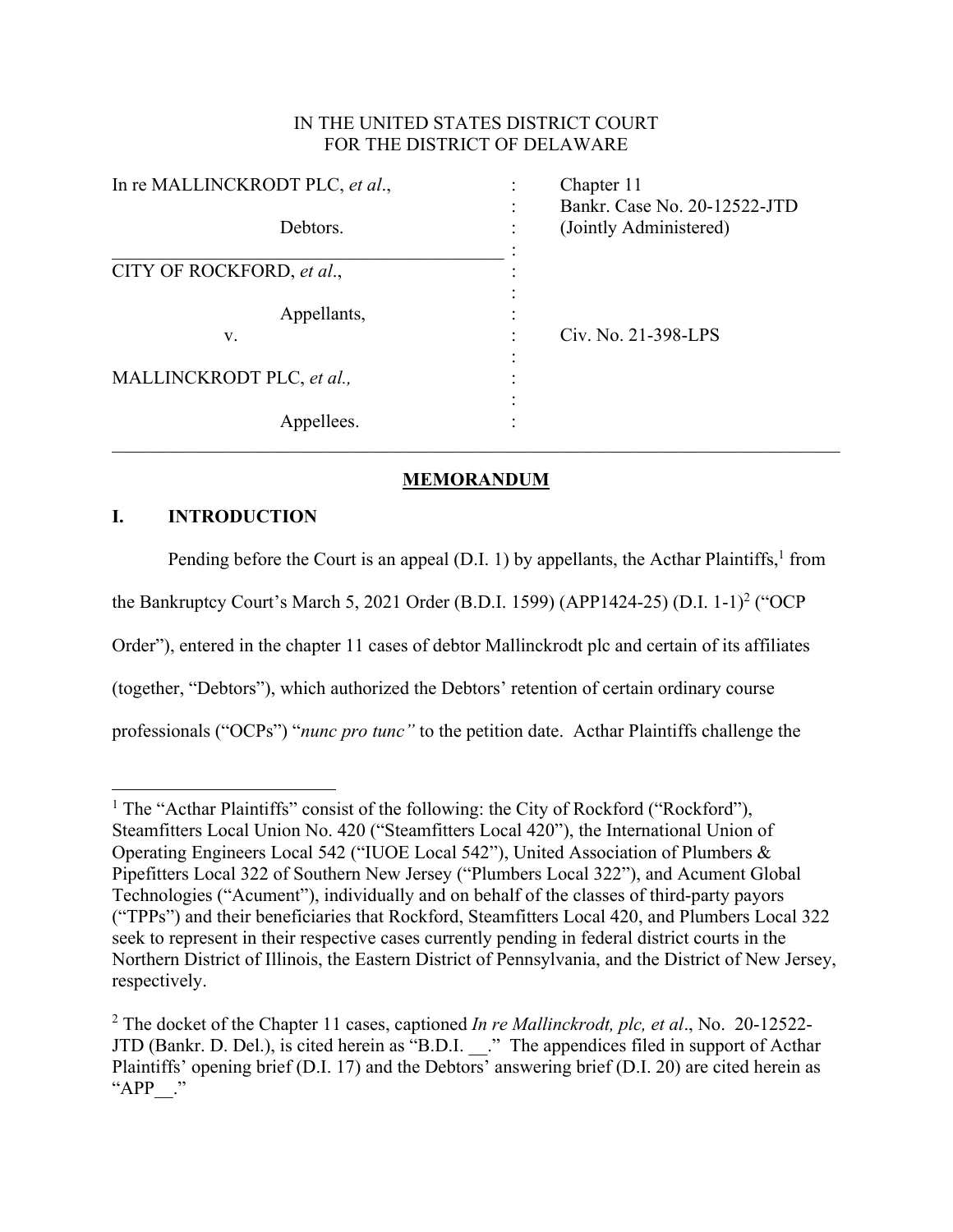Bankruptcy Court's determination to overrule their various objections to the Debtors' retention of OCPs generally and the retention of the law firm of Skadden, Arps, Slate, Meagher & Flom LLP ("Skadden") specifically. Acthar Plaintiffs further challenge the *nunc pro tunc* nature of the relief granted, arguing that a recent Supreme Court decision overruled Third Circuit precedent giving bankruptcy courts discretion to grant such relief. For the reasons that follow, the Court will affirm the OCP Order.

#### **II. BACKGROUND**

#### **A. Ordinary Course Professionals Motion**

On October 12, 2020, Debtors filed their chapter 11 petitions in the Bankruptcy Court. Two days later, on October 14, 2020, Debtors filed a motion seeking to retain certain ordinary course professionals ("OCPs") to represent them in matters arising in the ordinary course of their business. (APP1-38) ("OCP Motion") The OCP Motion set forth the reasons these professionals were essential for Debtors to continue their normal business activities and further their chapter 11 cases. (APP12) The OCP Motion asserted that failure to retain the OCPs would severely hinder Debtors' efforts, as there was a significant risk that OCPs would be unwilling to provide services or would suspend services without a court order authorizing retention. (APP12) Accordingly, Debtors sought authorization to "continue to employ and retain" certain OCPs listed in a schedule attached to the OCP Motion (APP6), and requested that authorization be entered "*nunc pro tunc*" to the petition date (i.e., two days before the OCP Motion was filed) for professionals who had been engaged prepetition (APP7). The OCP Motion made clear that the relief requested was "to avoid any subsequent controversy as to the Debtors' employment and payment of the Ordinary Course Professionals during these chapter 11 cases." (APP12)

The OCP Motion proposed a retention procedure under which each OCP was required to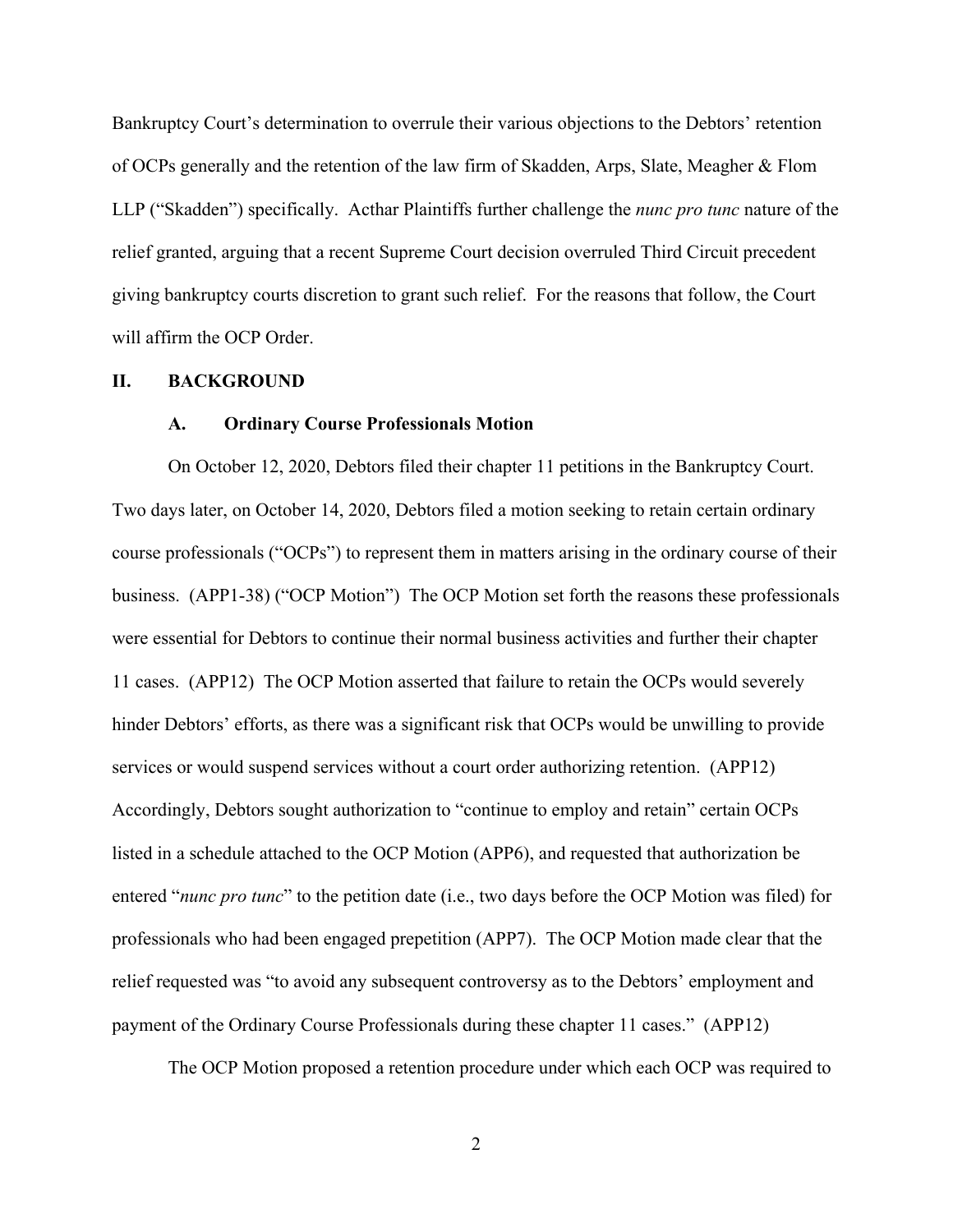submit a "Declaration of Disinterestedness" certifying that the OCP "does not represent or hold any interest adverse to the Debtors or their estates with respect to the matter(s) on which the professional is to be employed." (APP6-7; *see also* APP35-38 (form Declaration of Disinterestedness attached to the OCP Motion)) The OCP Motion established a procedure under which objections could be made to individual OCPs within 14 days of service of the OCP's Declaration of Disinterestedness. (APP7) Incurred fees and expenses, which were subject to payment caps, could be paid without formal application and would be memorialized in periodic payment summaries filed with the Bankruptcy Court. (APP8-9, APP23-24)

The OCP Motion included a Notice of Motion and Hearing stating that "objections or responses to the relief requested in the Motion, if any, must be made in writing and filed . . . on or before November 3, 2020 at 4:00 p.m." (APP16) The notice further provided that, in the absence of objections, the Bankruptcy Court "may grant the relief requested in the motion without further notice or hearing." (APP17)

A group designated as the "Multi-State Governmental Entities Group" filed a limited objection, arguing that it should be included as a party entitled to notice under the retention procedures set forth therein. (APP39-43) The U.S. Trustee filed a limited objection, arguing that the form Declaration of Disinterestedness should include "a statement of disinterestedness required by section 327(a) of the Bankruptcy Code with respect to any entity that is either not a law firm, or is a law firm that did not represent the Debtors prior to their bankruptcy filing." (APP44-51) The Acthar Plaintiffs asked that the deadline for objections be extended. (APP53; APP1009-12) Debtors agreed, extending the deadline until November 5, 2020 (APP1009) – yet the Acthar Plaintiffs did not file any objections to the OCP Motion.

On November 10, 2020, Debtors certified that the limited objections to the OCP Motion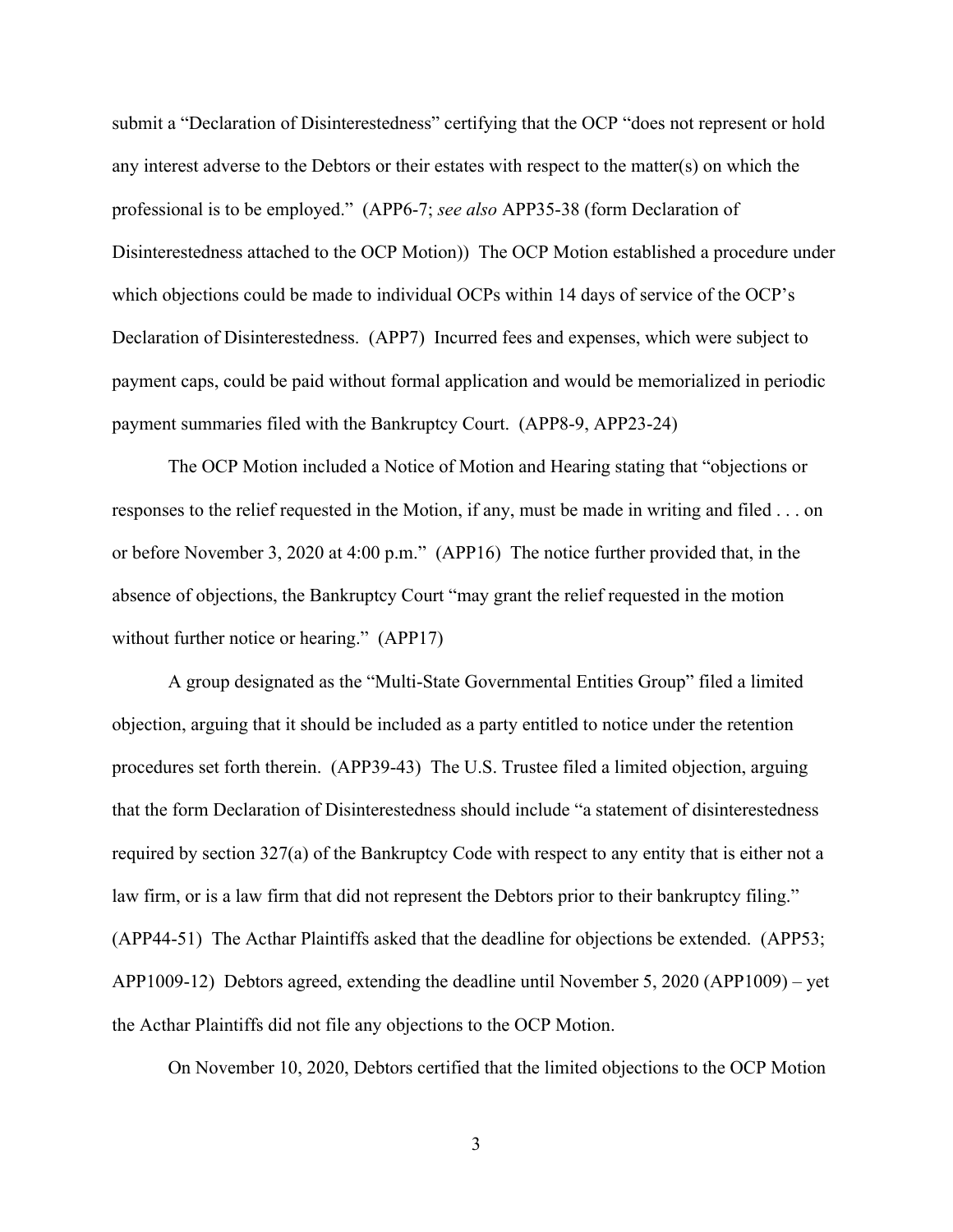had been resolved and provided a revised proposed order, which was uncontested. (APP52-99, 137-38; *see also* APP60, 81 (revising OCP Order to include Multi-State Governmental Entities Group as party entitled to notice); APP76-77, 98-99 (revising form Declaration of Disinterestedness to reflect potential additional requirements if an OCP "is not a law firm")

#### **B. Ordinary Course Professionals Order**

On November 10, 2020, the Bankruptcy Court entered the revised proposed OCP Order (APP100-08), which provided for retention *nunc pro tunc* to the petition date and gave each OCP that had already commenced postpetition services for Debtors 30 days to file the required declaration (APP102).

On December 3, 2020, after having failed to object to the OCP Motion itself, the Acthar Plaintiffs filed an Omnibus Objection to Retention of "Ordinary Course Professionals" by Debtors. (APP154-89) The Acthar Plaintiffs argued, among other things, that retaining the OCPs would not "benefit . . . the estate" because the OCPs' "services are not needed at this time," given that "litigation pending against the Debtors is stayed." (APP156-58) The Acthar Plaintiffs also argued that the OCPs were not retained "in the 'ordinary course' of their business" and had not filed adequate disclosures. (APP162-74) The Acthar Plaintiffs later filed a Second Omnibus Objection, raising substantially the same arguments. (APP242-61)

On February 4, 2021, the Acthar Plaintiffs filed an objection specific to Debtors' retention of Skadden. (APP411-81) The objection attacked the adequacy of Skadden's disclosures, citing in particular language that came from the form Declaration of Disinterestedness approved as part of the OCP Order. (APP415-16) The Acthar Plaintiffs later filed a notice of deposition for a Skadden partner and also moved to compel discovery. (APP880-92; APP896-971)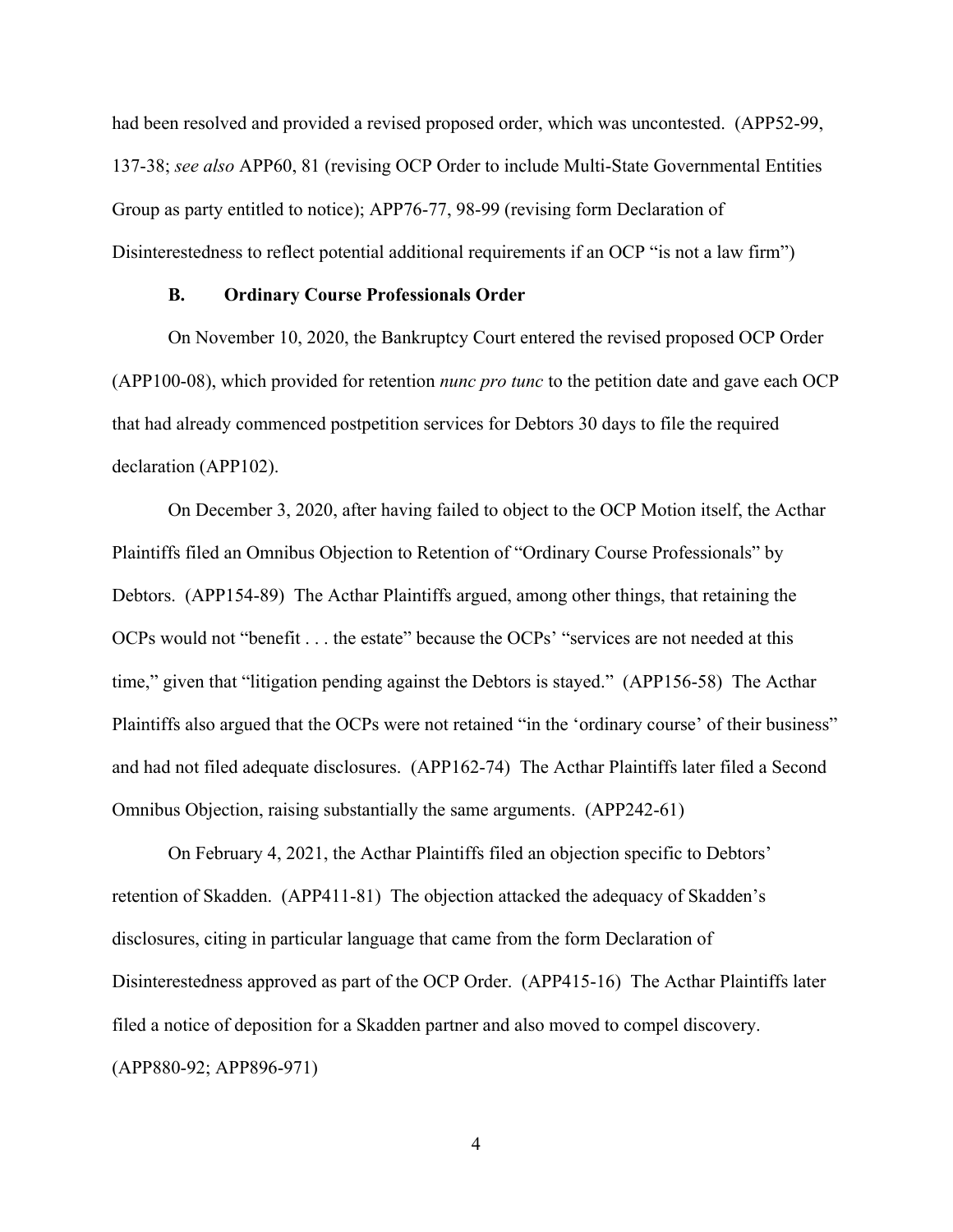### **C. Approval of Specific Ordinary Course Professionals**

Following full briefing on the Acthar Plaintiffs' objections, the Bankruptcy Court held a hearing on February 25, 2021. (APP1316-99) Prior to the hearing, the Bankruptcy Court indicated that it would be ruling based on the parties' submissions and that there would be no testimony, exhibits, or oral argument. (APP1306, 1382) In its bench ruling, the Bankruptcy Court held that "[t]he OCP order is a final order" with respect to the issues the Acthar Plaintiffs raised in their objections, and that "[t]he Acthar Plaintiffs did not address in their objections why, if they objected to the debtors' ability to retain *any* OCPs, they did not object to the OCP motion at the time it was pending before the Court." (APP1383) (emphasis added) Based on that failure and its final determination of relevant issues in the OCP Order, the Bankruptcy Court explained that to "collateral[ly] attack . . . the ability of this Court to enter the OCP order in the first instance," the Acthar Plaintiffs needed to seek relief under "Federal Rule of Civil Procedure 60, made applicable to these proceedings by Federal Rule[] of Bankruptcy Procedure 9024." (APP1383-84) The Bankruptcy Court overruled the Acthar Plaintiffs' objections because they did not attempt to satisfy Rule 60's requirements. (APP1384)

The Bankruptcy Court, "having read and considered the objections, the responses, and the various declarations filed by the OCPs," "overrule[d] the objections on the merits, as well." (APP1384) With respect to the Acthar Plaintiffs' argument that retention of OCPs would not "benefit . . . the estate" because their "services are not needed at this time" because "litigation pending against the Debtors is stayed," the Bankruptcy Court explained that "[j]ust because the actions are stayed . . . does not mean that the debtors do not need [the OCPs'] assistance; for example, in negotiating potential resolutions of those claims," as the stay "does not prevent the debtor from trying to settle them," and because "[t]he debtors will need to be prepared to go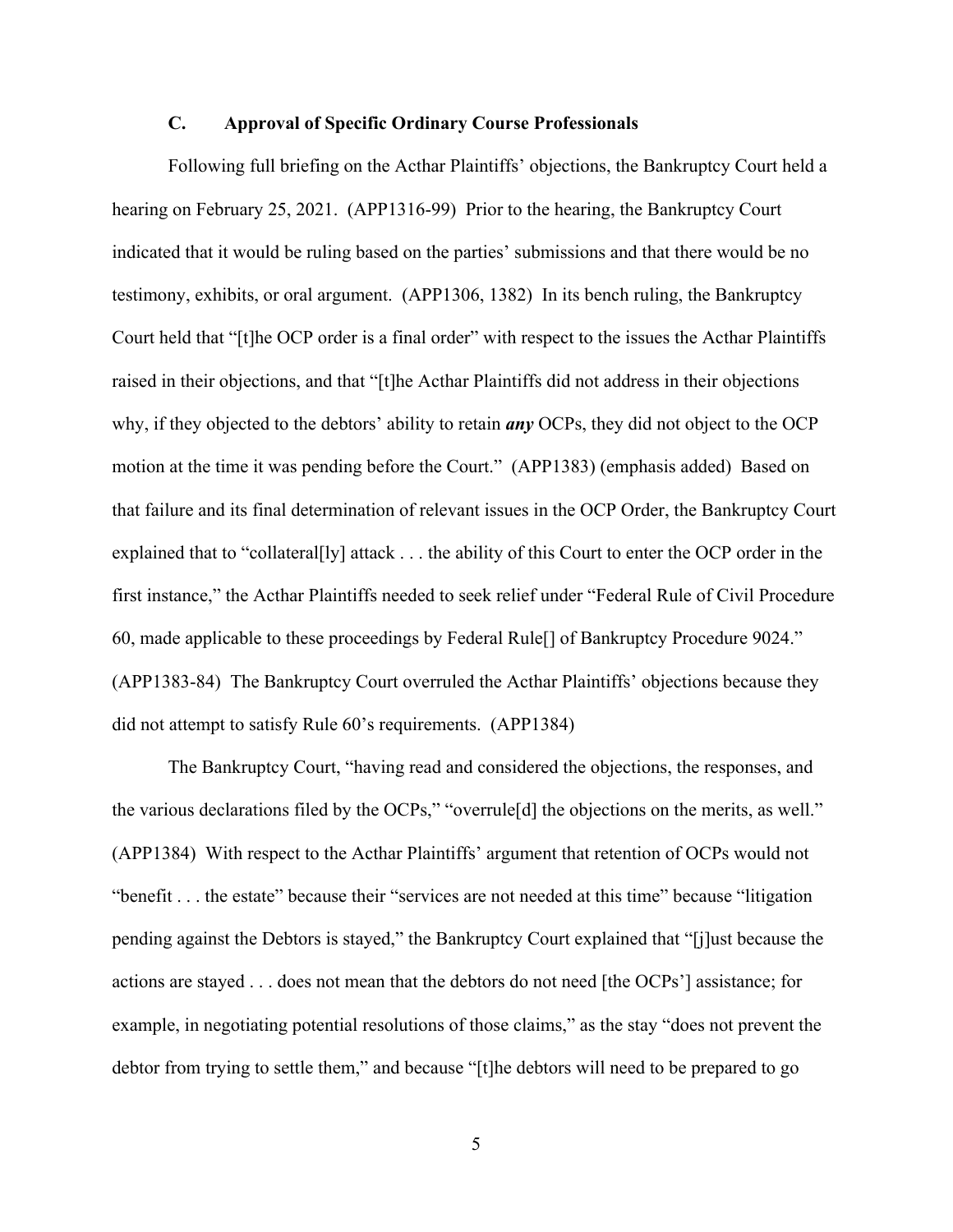forward with those actions, if settlement discussions are not fruitful," since "those cases will not remain stayed forever." (APP1385) The Bankruptcy Court next rejected the Acthar Plaintiffs' arguments regarding the adequacy of Skadden's declarations and disclosures. (APP1385-86) The Bankruptcy Court held that all of the disputed litigation counsel OCPs had complied with the OCP Order by submitting declarations representing that the OCP does not "hold any interest adverse to the debtors or their estates with respect to the matter or matters on which the professional is to be employed." (APP1386) Finally, the Bankruptcy Court rejected the Acthar Plaintiffs' argument that *nunc pro tunc* relief was categorically unavailable following a recent Supreme Court decision. (APP1386-87) Having overruled the Acthar Plaintiffs' objections as "without merit," the Bankruptcy Court denied their motion to compel discovery as moot. (APP1387)

The Bankruptcy Court then provided counsel for the Acthar Plaintiffs an opportunity to be heard. (APP1387-88) The Acthar Plaintiffs sought to introduce 55 exhibits relating to Skadden or to make a specific proffer as to the contents of each exhibit. (APP1388, 1390-91) The Bankruptcy Court denied those requests but allowed counsel to "proffer" what the "exhibits and the deposition" would have shown and "how they'd be relevant to the motion." (APP1388- 91) In seven uninterrupted pages of the transcript, the Acthar Plaintiffs generally described the exhibits and repeated the arguments made in their objection to Debtors' retention of Skadden. (APP1391-97) On March 5, 2021, the Bankruptcy Court entered an order authorizing the Debtors to retain the OCPs. (APP1424-25)

#### **D. Appeal**

The Acthar Plaintiffs timely appealed the OCP Order. (D.I. 1) The merits of the appeal are fully briefed. (D.I. 16, 19, 21) No party requested oral argument. The Court did not hear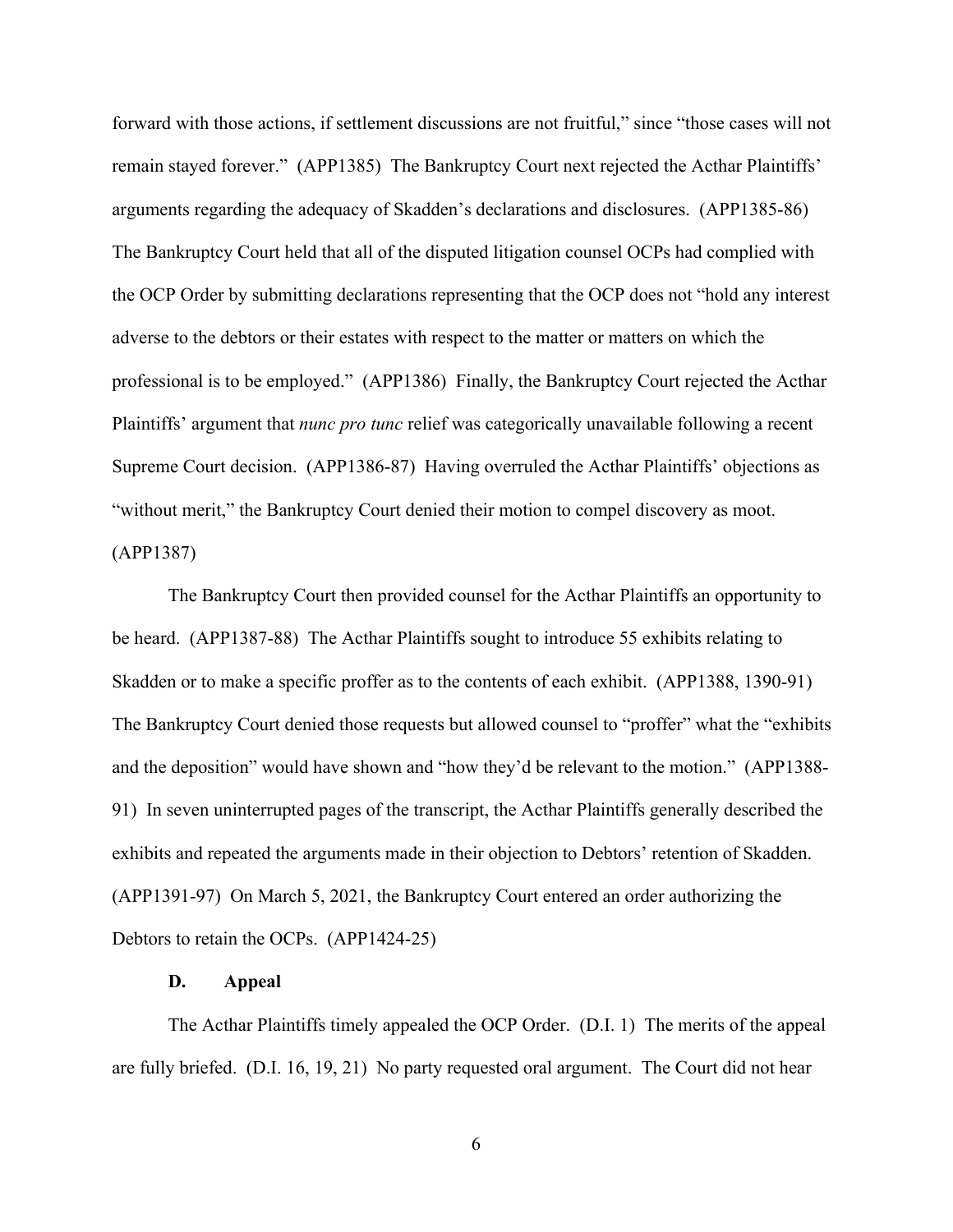oral argument because the facts and legal arguments are adequately presented in the briefs and record and the decisional process would not be significantly aided by oral argument.

### **III. JURISDICTION AND STANDARD OF REVIEW**

 Appeals from the Bankruptcy Court to this Court are governed by 28 U.S.C. § 158. Pursuant to § 158(a), district courts have mandatory jurisdiction to hear appeals "from final judgments, orders, and decrees." A bankruptcy court has "considerable discretion in approving . . . retention under the standards of section 327 in light of the specific facts and circumstances of the case." *Century Indem. Co. v. Boy Scouts of Am. (In re Boy Scouts of Am.)*, 2021 WL 1820574, at \*5 (D. Del. May 6, 2021). A bankruptcy court's decision on a § 327(e) application "is reviewed for abuse of discretion." *Phila. Newspapers, LLC v. Off. Comm. of Unsecured Creditors*, 408 B.R. 585, 596-97 (E.D. Pa. 2009) (citing *Staiano v. Pillowtex, Inc. (In re Pillowtex, Inc.)*, 304 F.3d 246, 250 (3d Cir. 2002)). "An abuse of discretion exists where the . . . court's decision rests upon a clearly erroneous finding of fact, an errant conclusion of law or an improper application of law to fact." *Id*. at 597 (internal quotation marks omitted). "A decision to grant *nunc pro tunc* approval is in the discretion of the bankruptcy court, and is reviewed for abuse of discretion only." *F/S Airlease II, Inc. v. Simon*, 844 F.2d 99, 103 (3d Cir. 1988) (citation omitted).

#### **IV. DISCUSSION**

### **A. The Bankruptcy Court Did Not Err in Overruling the Acthar Plaintiffs' Objections as Untimely and Meritless**

The Acthar Plaintiffs' objections were overruled by the Bankruptcy Court on two bases: (1) the objections were untimely and could not be sustained under Rule 60(b), and (2) the objections were without merit. The Acthar Plaintiffs challenge only the first reason.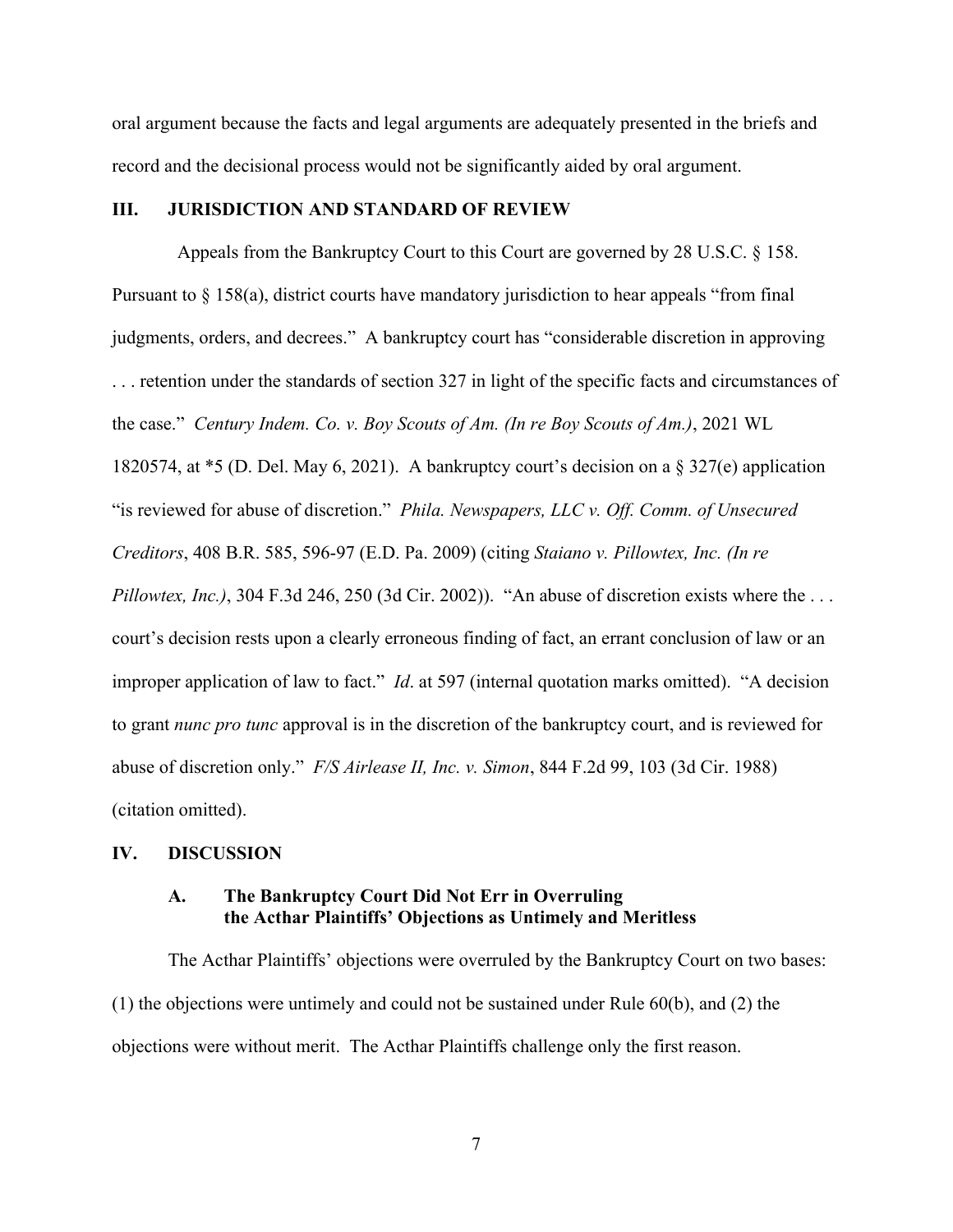#### **1. The Acthar Plaintiffs Failed to Timely Object to the OCP Motion**

The OCP Motion included a framework for approving specified OCPs, including procedures under which the OCPs could file Declarations of Disinterestedness; the information to be included therein; and instructions that it must include a statement that the applicant does not "hold[] or represent[] any interest adverse to the Debtors or their estates with respect to the matter(s) upon which the Firm is to be employed." (APP37) The OCP Motion also made clear that upon resolution of any objections to an individual OCP's declaration, the OCP would be approved *nunc pro tunc* to the petition date. (APP104)

Under those procedures, any objections to the OCP Motion had to be filed by November 3, 2020. (APP16-17) Multiple objections were filed. (APP39-43; APP44-51) The Acthar Plaintiffs asked for (and received) an extension of time. (APP53; APP1009-12) But the Acthar Plaintiffs never filed any objections to any aspect of the relief Debtors sought in the OCP Motion. With all the filed objections resolved, the Bankruptcy Court entered the OCP Order. (APP100-08)

On these undisputed facts, the Bankruptcy Court correctly held that the Acthar Plaintiffs' later objections were untimely. The vast majority of the objections could have (and should have) been raised in response to the OCP Motion itself. For example, the Acthar Plaintiffs argued that language in Skadden's declaration was "vague, unrevealing, even potentially misleading and disqualifying." (APP415-16) But as the Debtors correctly point out, the quoted language came directly from the form Declaration of Disinterestedness attached to the OCP Motion and approved by the OCP Order. (*See* APP97-99) Next, the Acthar Plaintiffs objected to Debtors retaining litigation counsel OCPs, categorically, on the ground that retention would not benefit the estate. (*See* APP156-58) But that, too, was a focus of the OCP Motion, which explained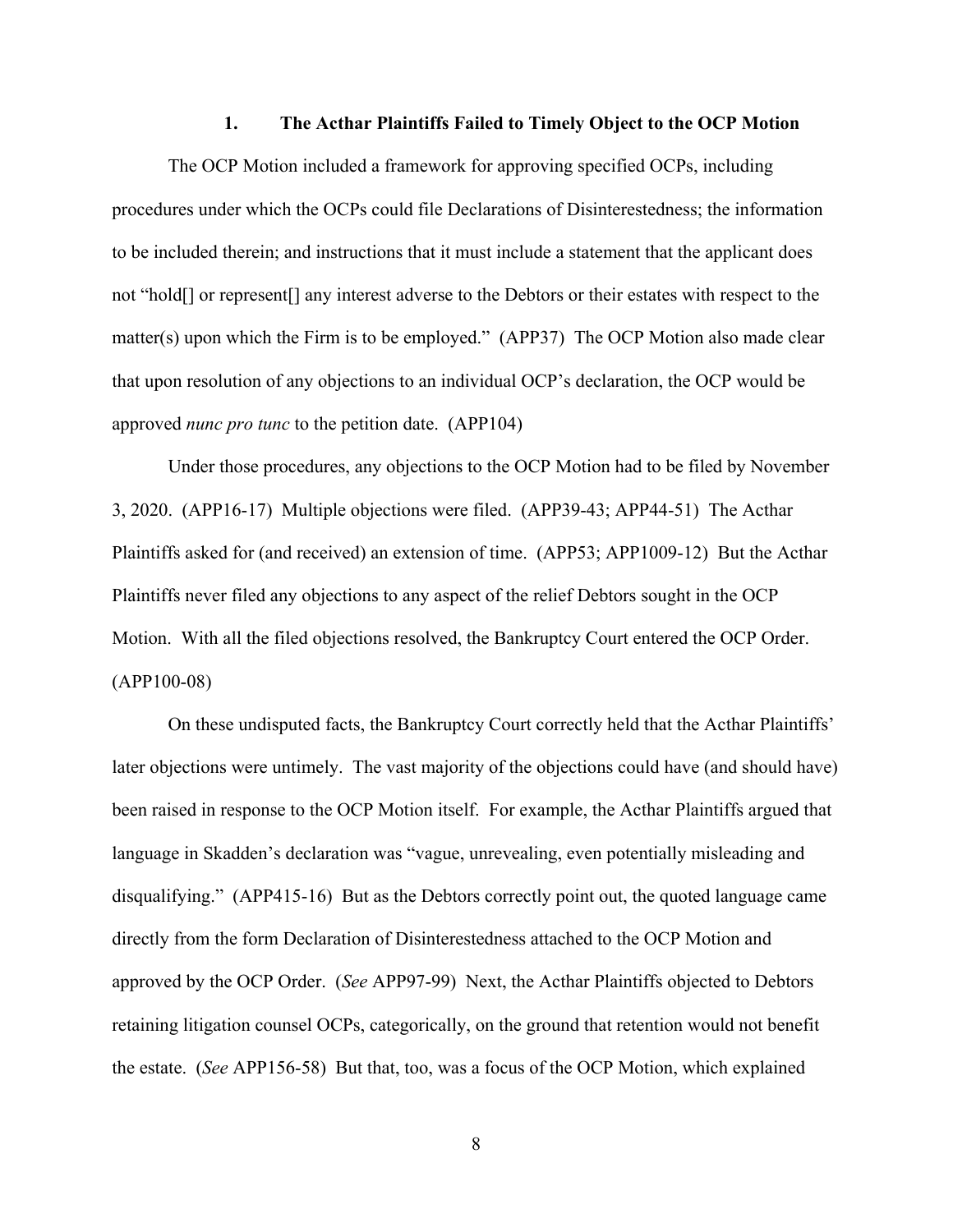why such retentions were in the best interest of the estate, and attached a schedule listing numerous OCPs that would provide litigation services. (*See* APP28-34) These objections – and others that went to Debtors' "ability to retain *any* OCPs," "the ability of th[e Bankruptcy] Court to enter the OCP order in the first instance as violative of the provisions of the Bankruptcy Code," and the procedures for retention set forth in the OCP Motion, including the form Declaration of Disinterestedness and the *nunc pro tunc* request – were all improper "collateral attack[s]" on the OCP Order itself. (APP1383-84) (emphasis added)

Acthar Plaintiffs contend that they could not have objected, or at least were not required to object, until after individual OCPs had filed their declarations in compliance with the OCP Order. (D.I. 16 at 17-19) But as the Acthar Plaintiffs concede, the OCP Order itself "authorized" what they call the "extra-statutory procedure for retaining ordinary course professionals." (*Id*. at 18) The OCP Order did more than "suggest[] that *nunc pro tunc* relief would be granted" (*id*.); it provided that once any objection to a Declaration of Disinterestedness was resolved, "the Debtors shall be authorized to retain the Ordinary Course Professional on a final basis, without further order of the Court, *nunc pro tunc* to the later of the petition date and the date of engagement." (APP104) As the Bankruptcy Court held, if the Acthar Plaintiffs believed the procedures finally established in the OCP Order were improper, they could and should have objected at that time – just as other parties and the U.S. Trustee did.

The Acthar Plaintiffs' suggestion that they would not have had "standing" to object at an earlier time lacks merit. (D.I. 16 at 18-19) As an initial matter, the question is not whether the Acthar Plaintiffs would have had standing to appeal the OCP Order, but whether they could have filed an objection to the OCP Motion (like everyone else). The only case cited by the Acthar Plaintiffs in support is inapposite. (*Id*. at 18) (citing *Chadwick v. Janecka*, 312 F.3d 597, 602 (3d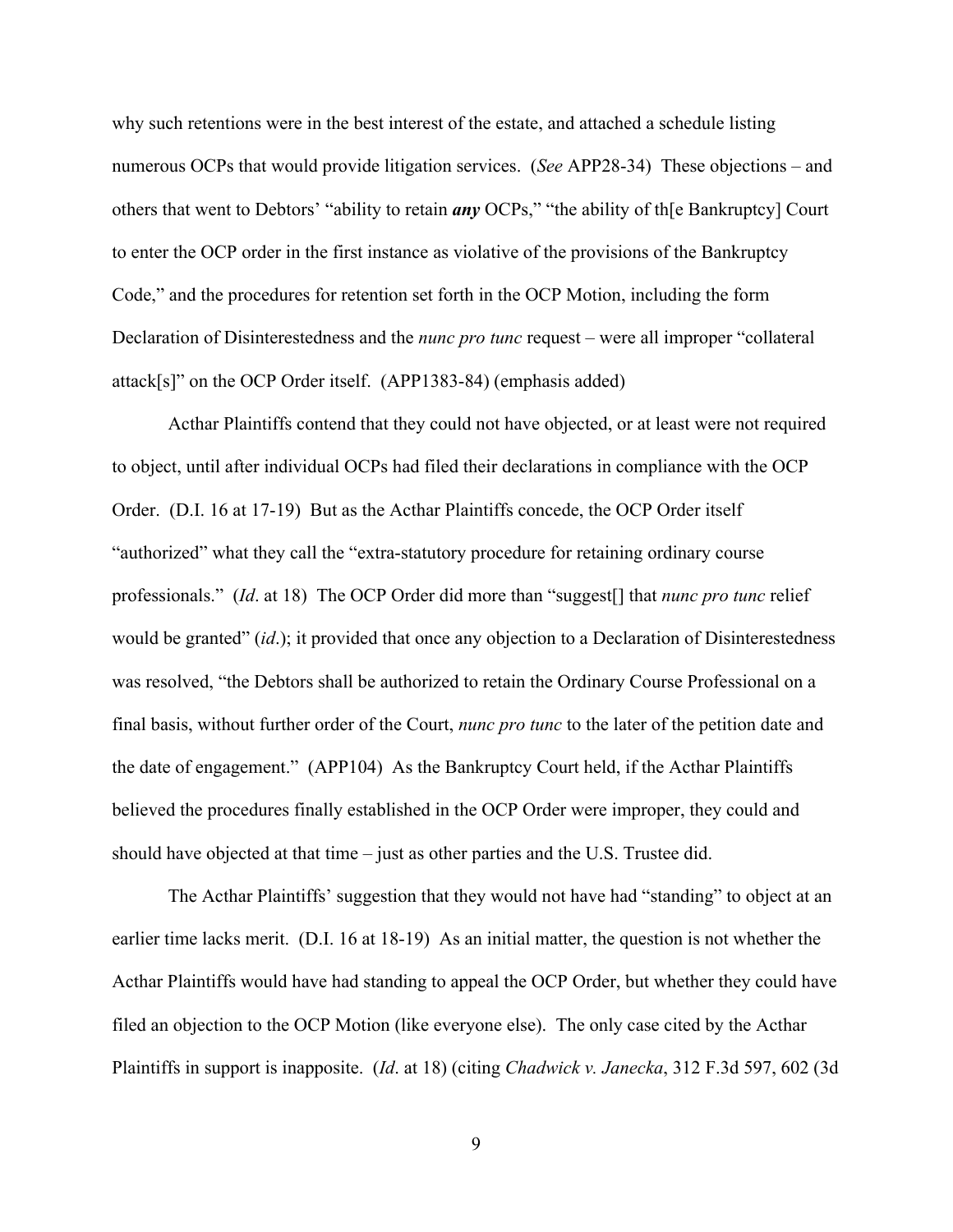Cir. 2002)) As Debtors point out, the purpose of the OCP Motion was to authorize Debtors to retain certain OCPs (listed in the attached schedule), pursuant to a particular procedure (set out in the motion), *nunc pro tunc* to the petition date. The notion that the Acthar Plaintiffs were powerless to object because the OCPs might voluntarily provide more information than required by the OCP Order or seek less relief than authorized by the OCP Order is unavailing. (D.I. 16 at 19). If the Acthar Plaintiffs did not have sufficient injury to object to the OCP procedures then, the mere filing of the expected declarations did not change that.

The Acthar Plaintiffs also fault the Bankruptcy Court for applying Rule 60. As Debtors explain, the Achtar Plaintiffs misunderstand the Rule's relevance. (D.I. 16 at 19-21) The Acthar Plaintiffs forfeited the right to object to the OCP Motion by failing to timely object. But if the Acthar Plaintiffs were able to satisfy the requirements of Rule 60 then, perhaps, the Bankruptcy Court could have excused that forfeiture. Fed. R. Civ. P. 60(b); *see also* Fed. R. Bankr. P. 9024 (incorporating Fed. R. Civ. P. 60 in bankruptcy cases). The Bankruptcy Court simply held that the Acthar Plaintiffs made no attempt to satisfy the Rule 60(b) requirements. (APP1383-84) The Acthar Plaintiffs agree that they could not (and did not try to) satisfy those requirements. (D.I. 16 at 20)

### **2. Acthar Plaintiffs Have Not Challenged the Bankruptcy Court's Ruling on the Merits**

The Bankruptcy Court did not rest on the Acthar Plaintiffs' forfeiture; the Bankruptcy Court also overruled the Acthar Plaintiffs' objections on the merits. (APP1384-86) With the exception of *nunc pro tunc* relief, discussed below, the Acthar Plaintiffs do not challenge the Bankruptcy Court's merits determination on appeal. The unchallenged merits determination thus provides an independent ground for affirmance. *See First Fid. Bank v. Pub. Serv. Co. of N.H. (In re Pub. Serv. Co. of N.H.)*, 879 F.2d 987, 989-90 (1st Cir. 1989) (*per curiam*) (affirmance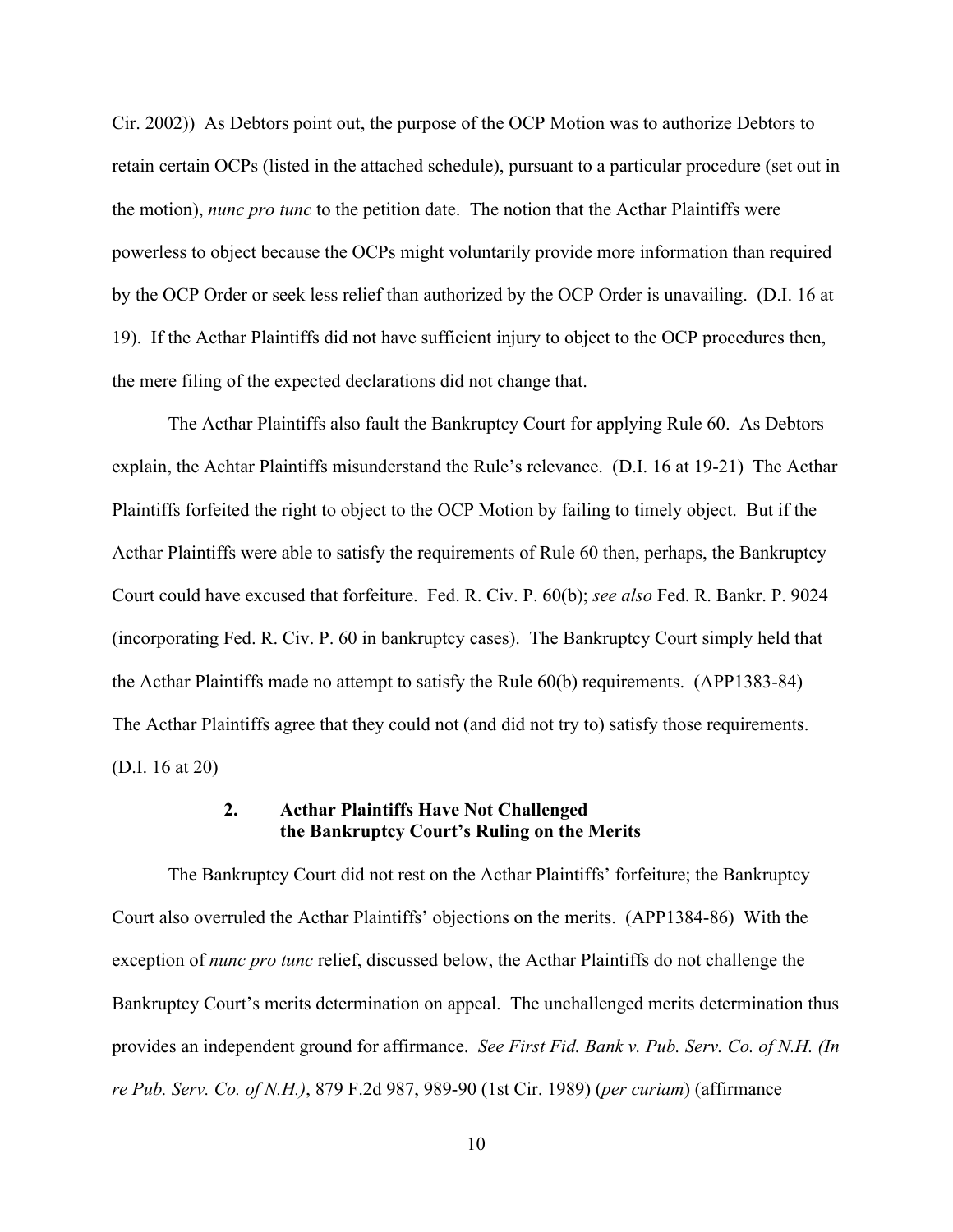required where appellant challenged only one of two alternate bases for bankruptcy court's decision); *see also Chong v. Dist. Dir., INS*, 264 F.3d 378, 391 (3d Cir. 2001).

The Acthar Plaintiffs' "Statement of the Case" is replete with objections made in the Bankruptcy Court with respect to "litigation counsel" in general (*see* D.I. 16 at 6) or Skadden in particular (*see id.* at 7-9). But they do not advance any of those objections on appeal. The closest they come is a passing reference in the Opening Brief's "Statement of the Issues" to the "sufficien[cy]" of "Skadden's disclosures." (*Id*. at 2) But that issue is nowhere to be found in the argument section of their brief. Accordingly, as with the other objections abandoned on appeal, that issue has been waived. *See Nagle v. Alspach*, 8 F.3d 141, 143 (3d Cir. 1993); *see also Reynolds v. Wagner*, 128 F.3d 166, 178 (3d Cir. 1997) (holding that arguments mentioned in passing, but not squarely argued, will be deemed waived); *Forever Green Athletic Fields, Inc. v. Dawson*, 514 B.R. 768, 781 (E.D. Pa. 2014) (finding arguments waived where appellants "list[ed] [them in] issues for review but . . . failed to match many of those issues to arguments with citations to the authorities . . . [and] cited no case law or statutes in support of their contention[s]"), *aff'd sub nom. In re Forever Green Athletic Fields, Inc*., 804 F.3d 328 (3d Cir. 2015).

### **B. The Bankruptcy Court Did Not Violate the Acthar Plaintiffs' Due Process Rights**

The Acthar Plaintiffs argue that the Bankruptcy Court deprived them of due process when it ruled on their objections without giving them an opportunity to cross-examine Skadden's declarant or enter certain exhibits into evidence at the hearing. (D.I. 16 at 24-26) The Court does not agree.

"Due process mandates that a judicial proceeding give all parties an opportunity to be heard on the critical and decisive allegations which go to the core of the parties' claim or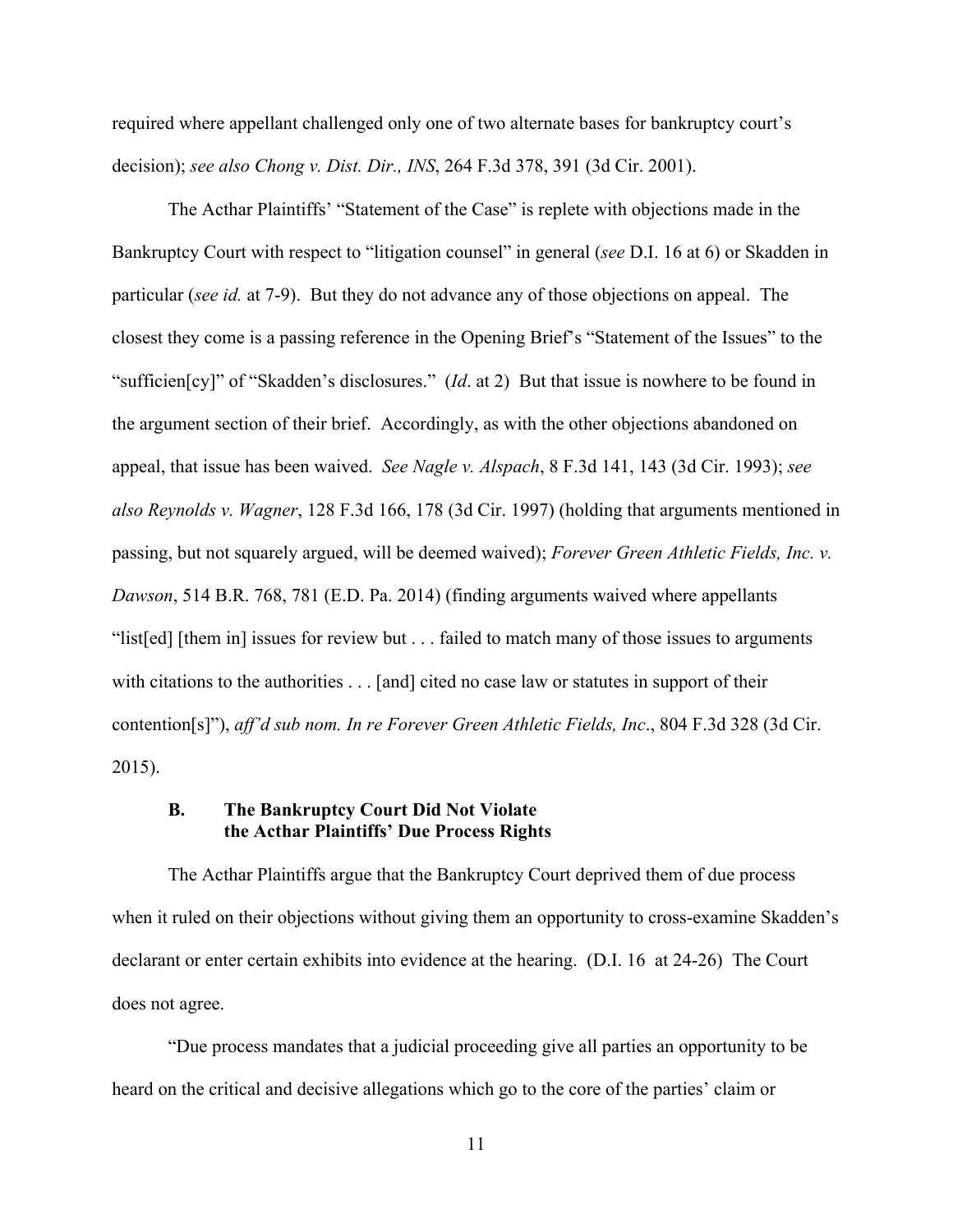defense." *Villanueva Compania Naviera, S.A. v. Bethlehem Steel Corp. (In re Complaint of Bankers Tr. Co.)*, 752 F.2d 874, 890 (3d Cir. 1984). An unsecured creditor has no constitutional right to introduce specific evidence in the context of a bankruptcy court's decision to approve a debtor's retention of an ordinary course professional. The only bankruptcy cases the Acthar Plaintiffs cite stand for the simple proposition that debtors and creditors have a constitutional right to be heard before being deprived of their property. *See In re Tribune Media Co*., 902 F.3d 384, 389 (3d Cir. 2018) (appeal by creditor of disallowance of creditor's claims); *In re Bartle,* 560 F.3d 724, 727 (7th Cir. 2009) (appeal by debtor of dismissal of debtor's Chapter 11 proceeding); *In re Boomgarden*, 780 F.2d 657, 658 (7th Cir. 1985) (appeal by debtor of lifting of automatic stay for sale of debtor's property). Acthar Plaintiffs argue that any payment of the OCPs will be "to the detriment of the distribution to the general body of unsecured creditors." (D.I. 21 at 8-9) But the OCP Order did not deprive the Acthar Plaintiffs of their property. Any connection between the retention of Skadden (the only OCP about which the Acthar Plaintiffs sought to introduce evidence) and the Acthar Plaintiffs' claims is attenuated at best. Without any cognizable property right at issue, the Acthar Plaintiffs cannot establish that the retention application proceedings even implicated their due process rights in the first place.

In any event, no violation occurred. Most procedural and evidentiary errors do not give rise to a due process violation. *See, e.g. Cevilla v. Gonzales*, 446 F.3d 658, 662 (7th Cir. 2006) ("[A] mere procedural or evidentiary error must not be confused with a denial of due process."). None of the bankruptcy cases the Acthar Plaintiffs cite found a due process violation. *See In re Tribune Media Co*., 902 F.3d at 396-98; *In re Bartle*, 560 F.3d at 730-31; *In re Boomgarden*, 780 F.2d at 662. To the extent the Acthar Plaintiffs had any constitutional right, it was the right to be heard. And they were. The Acthar Plaintiffs filed three different rounds of objections. They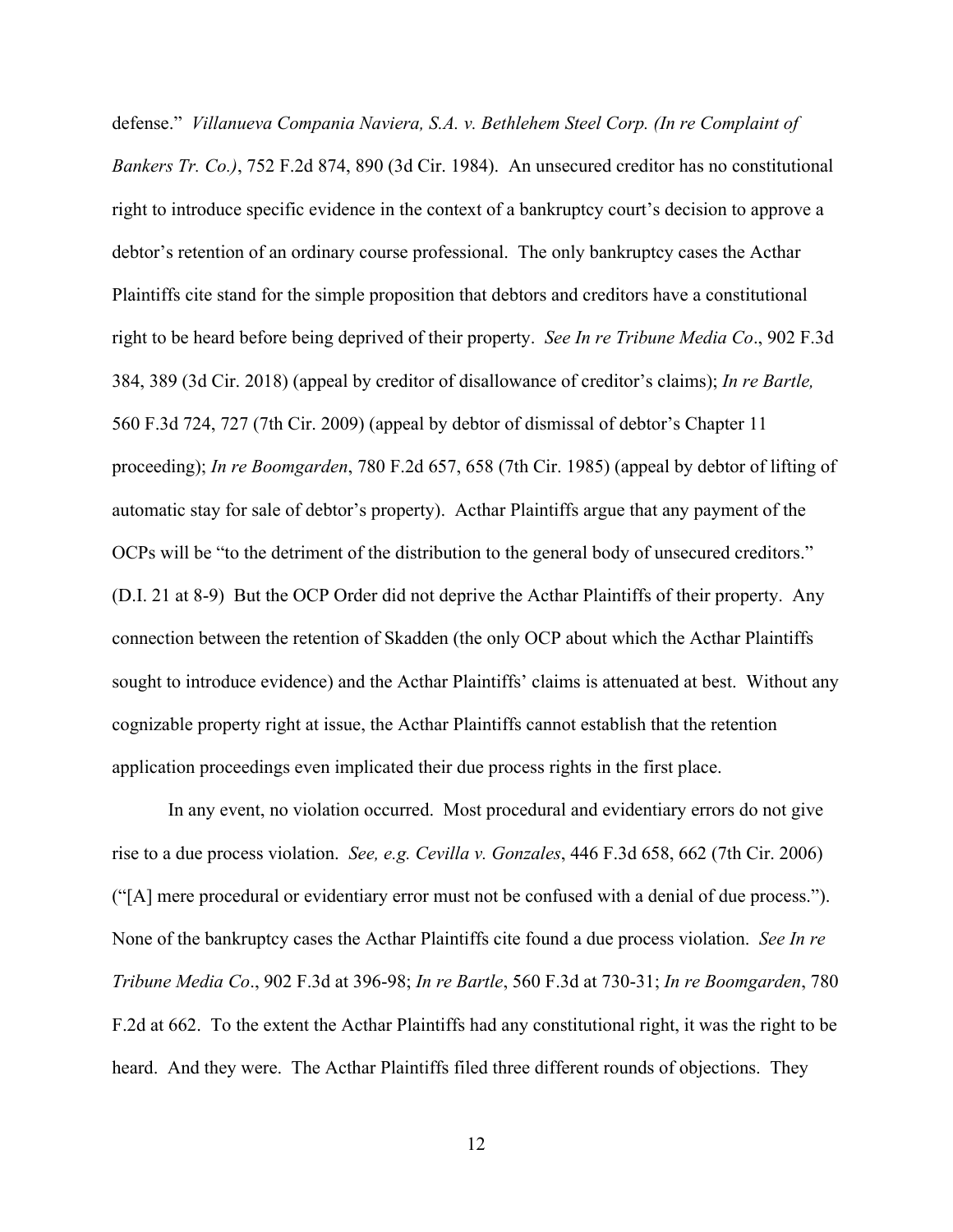were present at (and given the opportunity to make a proffer during) the hearing. The Bankruptcy Court was already familiar with the relevant facts of the case and indicated its review of all pleadings. The Acthar Plaintiffs were not constitutionally entitled "to a particular type of hearing." *In re Bartle,* 560 F.3d at 729; *see Cleary, Gottlieb, Steen & Hamilton v. Dep't of Health & Human Servs*., 844 F. Supp. 770, 788 (D.D.C. 1993) ("Th[e] right to present specific evidence is not constitutionally protected").

Finally, the Court agrees with the Debtors that any error would be harmless. Federal Rule of Civil Procedure 61, which applies in bankruptcy proceedings, instructs courts to "disregard all errors and defects that do not affect any party's substantial rights." Fed. R. Civ. P. 61; *see* Fed. R. Bankr. P. 9005 (incorporating Fed. R. Civ. P. 61); *In re Bartle*, 560 F.3d at 730. For the Acthar Plaintiffs' "substantial rights" to have been affected, there would have to be evidence they were precluded from presenting that would have changed the outcome; that is, evidence that would have caused the Bankruptcy Court to disapprove Skadden's retention. The Acthar Plaintiffs made an extensive proffer. (*See* APP1391-97) But, on appeal, the Acthar Plaintiffs do not identify any specific evidence they were precluded from introducing that would have changed the outcome. The Acthar Plaintiffs' failure to provide any "reason to believe" that the purported "deprivation of the opportunity to be heard . . . prejudiced" them is yet another reason why their due process claim lacks merit. *In re Bartle*, 560 F.3d at 730.

### **C.** *Nunc Pro Tunc* **Relief Was Neither Error Nor Abuse of Discretion**

The Acthar Plaintiffs' argument that *nunc pro tunc* relief is categorically unavailable was forfeited by their failure to timely object to this aspect of the OCP Motion. As further explained below, the argument also fails on the merits.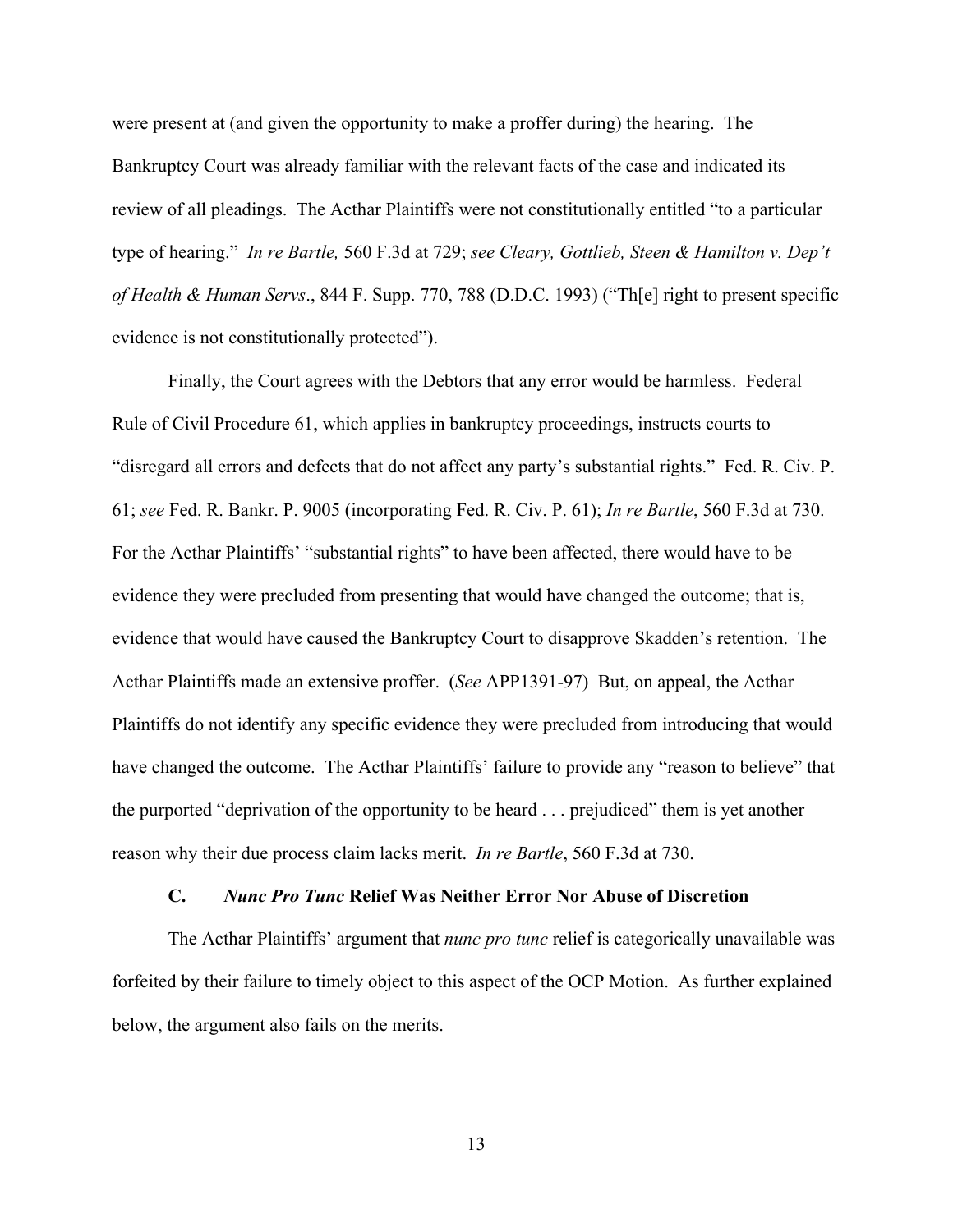# **1. The Bankruptcy Court Did Not Abuse Its Discretion By Granting Retroactive Approval**

Under controlling Third Circuit law, "bankruptcy courts have the power to authorize retroactive employment of counsel and other professionals under their broad equity power . . . [w]here equitable concerns weigh in favor of granting retroactive approval to enable deserving professionals to recover compensation for work actually done." *In re Arkansas Co*., 798 F.2d 645, 650 (3d Cir. 1986)."[R]etroactive approval" may be granted if "prior approval would have been appropriate" and "the delay in seeking approval was due to hardship beyond the professional's control." *Id*. at 650; *see also F/S Airlease II, Inc. v. Simon*, 844 F.2d 99, 105 (3d Cir. 1988). Such "retroactive approval" is reviewed for abuse of discretion. *Arkansas Co*., 798 F.2d at 650.

The default rule for bankruptcy courts in Delaware is that retention is effective "as of the date the motion was filed." Del. Bankr. L.R. 2014-1(b). Bankruptcy courts routinely authorize retroactive approval to the bankruptcy petition date,<sup>3</sup> and district courts and courts of appeals routinely affirm such approvals under an abuse of discretion standard.<sup>4</sup> Moreover, the Office of the U.S. Trustee's long-held position is that it will "not ordinarily object" if "retention applications" for "professionals" are "filed within 30 days of the petition date." *In re United Cos. Fin. Corp*., 241 B.R. 521, 526 (Bankr. D. Del. 1999). Hence, as counsel for Acthar Plaintiffs has admitted below, *nunc pro tunc* relief "has been the custom and practice in this jurisdiction for a long time." (APP868)

<sup>3</sup> *See, e.g., In re Art Van Furniture*, *LLC*, 617 B.R. 509, 519-20 (Bankr. D. Del. 2020).

<sup>4</sup> *See, e.g., Boy Scouts of Am*., 2021 WL 1820574, at \*6-8; *In re Woodworkers Warehouse*, *Inc.,* 323 B.R. 403, 405 (D. Del. 2005).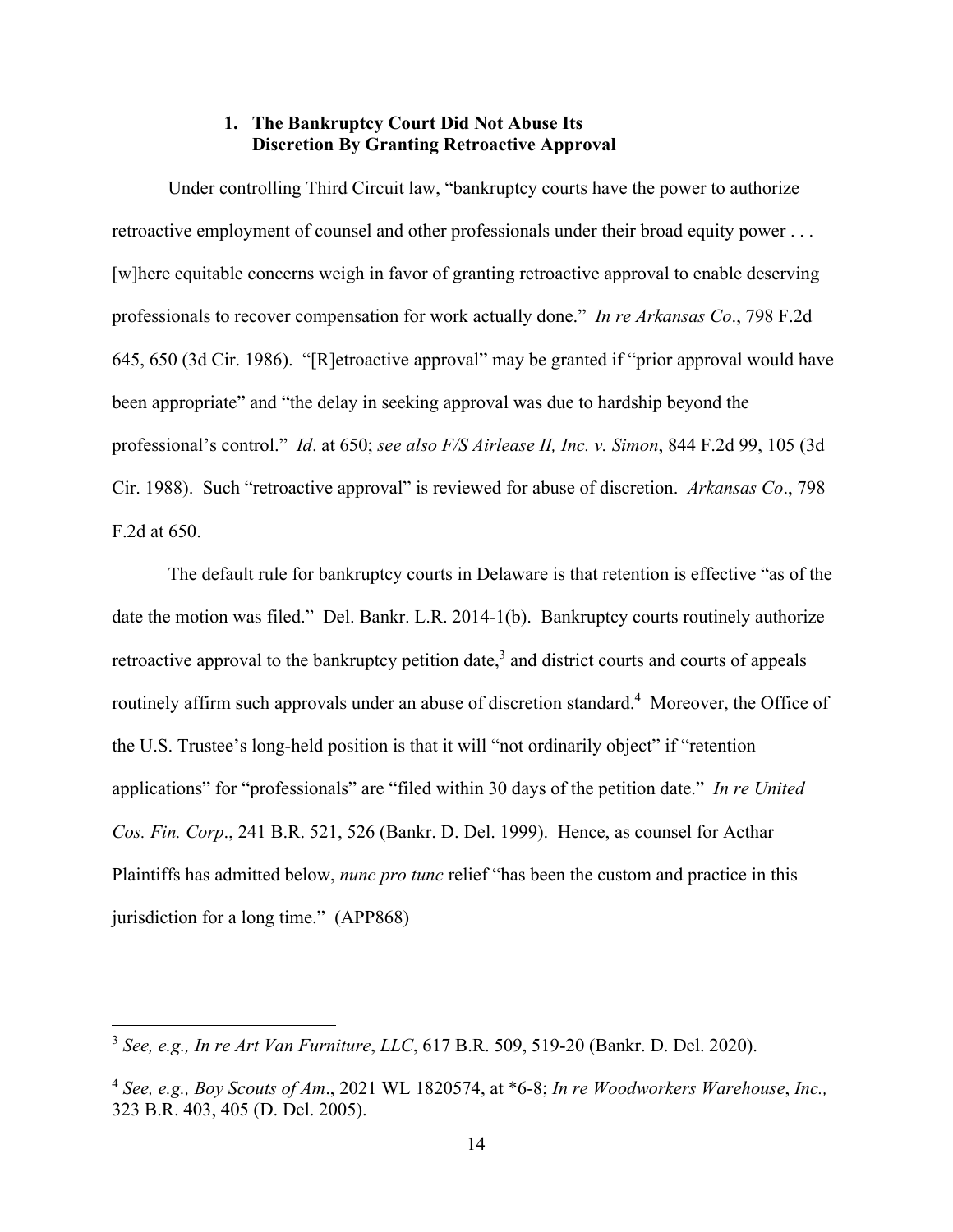The Bankruptcy Court was well within its discretion in following the established case law and finding retroactive approval appropriate here. There was no delay in seeking approval of the OCPs as counsel. Debtors filed an application just two days after filing the bankruptcy petitions. (APP1-38) The OCP Motion requested, and the OCP Order granted, *nunc pro tunc* relief. (APP7; APP104) No party objected to that aspect of the OCP Order.

The Acthar Plaintiffs quote at length from *In re Arkansas* and argue that "*nunc pro tunc* should be the exception, not the rule." (D.I. 16 at 46-47) But this case looks nothing like *In re Arkansas Co*. – or *F/S Airlease II*. In *In re Arkansas*, 798 F.2d at 646, a law firm represented the creditors committee for 13 months after the bankruptcy petition had been filed before filing any motion with the bankruptcy court seeking approval of its employment under § 1103(a). In *F/S Airlease II*, 844 F.2d at 102, a broker waited 10 months after starting work, and seven months after the bankruptcy court had approved the lease he negotiated, before asking the court to pay his administrative expenses under Section 503. In both cases, the Third Circuit was focused on the statutory pre-approval requirements, which were designed to ensure that the bankruptcy court "know[s] the type of individual who is engaged in the proceeding, their integrity, their experience in connection with work of this type, as well as their competency concerning the same." *Id*. at 106 (internal quotation marks omitted). There was no comparable pre-approval concern in this case. All parties were on notice – since the third day of the chapter 11 proceedings – that Debtors were seeking approval to retain the OCPs.

Although the Acthar Plaintiffs assert the Debtors need to show "extraordinary circumstances" to obtain *nunc pro tunc* relief (D.I. 16 at 39-40), the case law suggests otherwise. Courts require a heightened showing when there has been a months-long delay before seeking approval; it is not required when an application is filed within a "reasonable time" – usually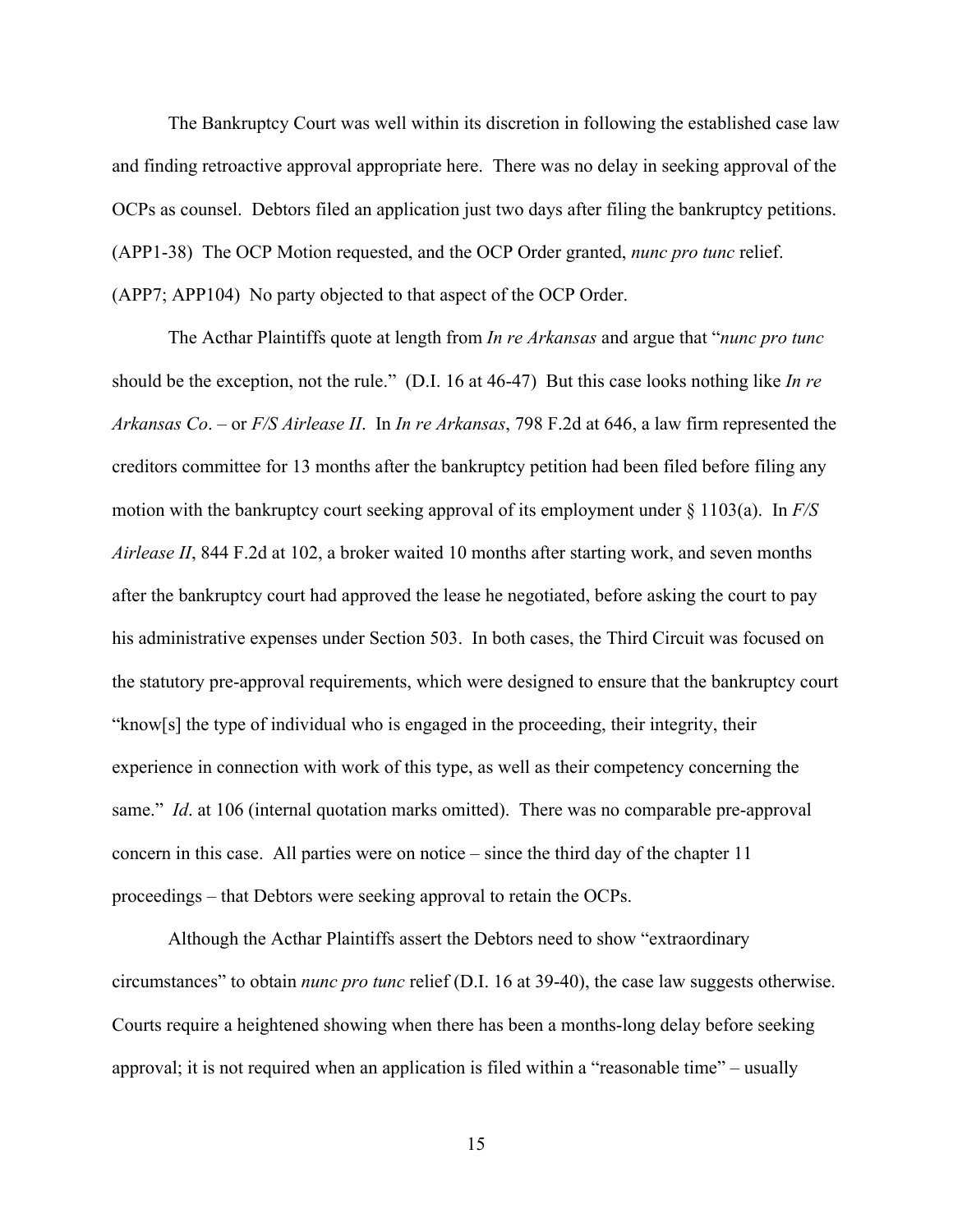defined as within 30 days of the petition date (consistent with the U.S. Trustee's position). *See, e.g., In re Sound Radio, Inc*., 145 B.R. 193, 205 n.18 (Bankr. D.N.J. 1992) (explaining that "thirty days from the commencement of the case" is "a reasonable time" for application, but "[a]fter thirty days," delay requires explanation); *In re Martin*, 102 B.R. 653, 656 (Bankr. W.D. Tenn. 1989) (same); *In re Sinor,* 87 B.R. 620, 623 (Bankr. E.D. Cal. 1988) (same).

### **2. The Supreme Court's Recent Decision Does Not Overrule Third Circuit Precedent**

Acthar Plaintiffs further argue that the Supreme Court's recent decision in *Roman Catholic Archdiocese of San Juan v. Acevedo Feliciano*, 140 S. Ct. 696 (2020) (*per curiam*), effectively overruled Third Circuit precedent and long-standing bankruptcy practice and now categorically precludes bankruptcy courts from retroactively approving the retention of professionals. Acthar Plaintiffs same raised this precise argument in connection with their appeal of another firm's *nunc pro tunc* retention in these same chapter 11 proceedings. *See City of Rockford v. Mallinckrodt, PLC, et al*., Civ. No. 21-268-LPS. In a Memorandum issued this same date, the Court rejected the Achtar Plaintiffs' arguments under *Acevedo*, and it does so here again, for the same reasons. (*See id.* D.I. 15 at 16-20)

In short, *Acevedo* did not consider any issues of bankruptcy law or *nunc pro tunc* relief. *Acevedo*'s limited discussion of *nunc pro tunc* orders is best understood as specific to jurisdiction. Other courts have reached the same conclusion, determining that *Acevedo* simply reiterates the well-understood distinction between a court "creat[ing] jurisdiction where none exists" and granting retroactive relief on equitable grounds when the court indisputably has jurisdiction to act. *See Merriman v. Fattorini (In re Merriman)*, 616 B.R. 381, 391 (B.A.P. 9th Cir. 2020); *see also, e.g., In re Hunanyan*, 2021 WL 2389273, at \*2 (Bankr. C.D. Cal. June 10, 2021) ("*Acevedo* does not change the existing authority of the court to approve employment that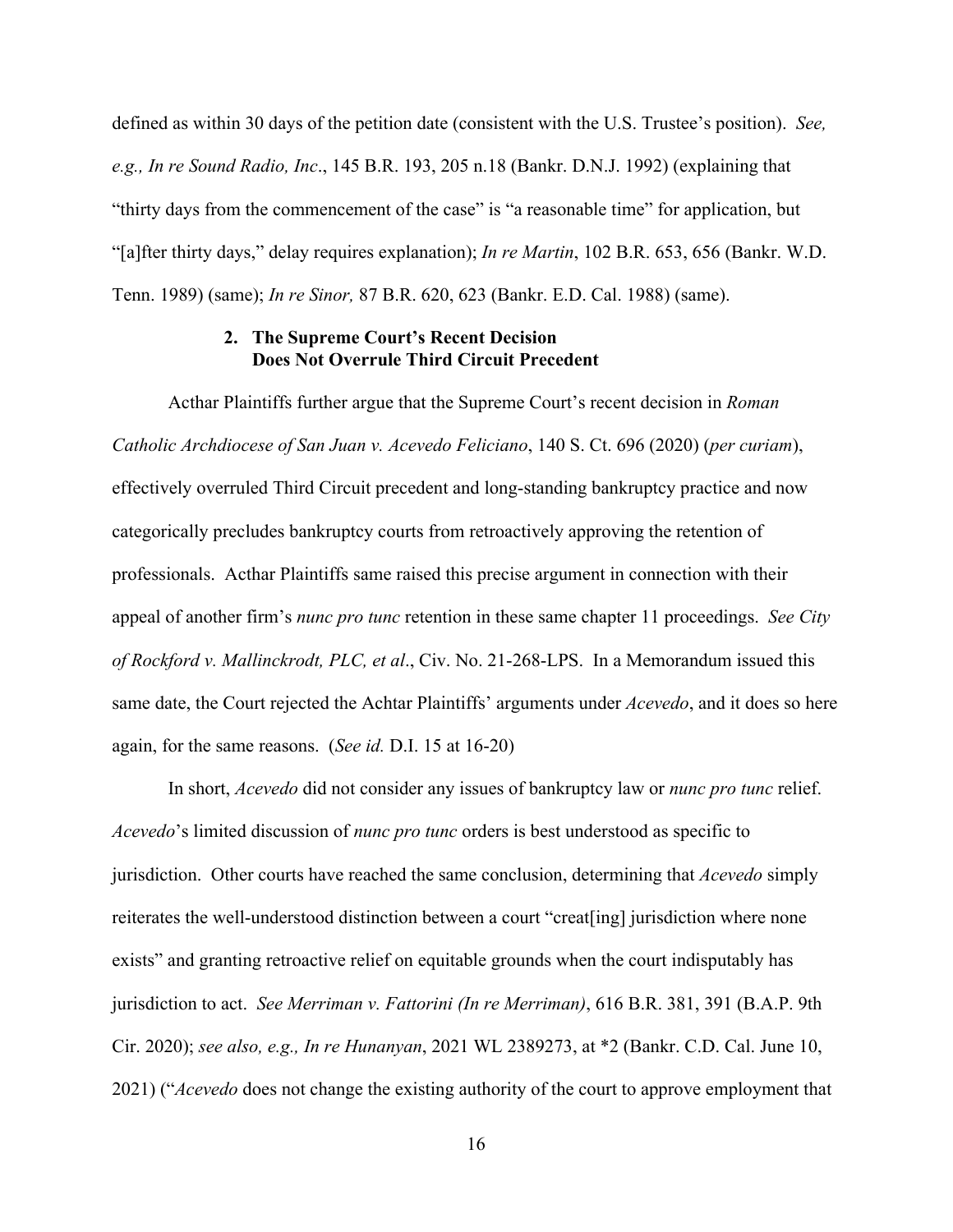has commenced before the motion was brought."); *In re SS Body Armor I, Inc.,* 2021 WL 2315177, at \*3 (Bankr. D. Del. June 7, 2021) ("*Acevedo* does not prohibit courts from entering *nunc pro tunc* orders where there are no jurisdictional defects.").

The Court disagrees with the Acthar Plaintiffs' claim that, after *Acevedo*, bankruptcy courts have refused to approve retention of professionals "to obtain retroactive effect." (D.I. 16 at 41-43) Of the 13 cases cited in Acthar Plaintiffs' lengthy string cite, only three involved the approval of professionals. While those cases disagreed with the use of "*nunc pro tunc*" orders after *Acevedo*, none held that *Acevedo* precludes retroactive compensation.

Indeed, as the district court recognized in *In re Benitez*, "'*[n]unc pro tunc* retentions' are common practice in bankruptcy matters largely resulting from the statutory framework for compensation of estate professionals set forth in sections 327 and 330," as "the delay between commencement of services to the estate, the filing of a motion for court approval and the entry of the order approving the retention may take several weeks." 2020 WL 1272258, at \*1 (Bankr. E.D.N.Y. Mar. 13, 2020). "In most cases it is impractical and possibly detrimental to the estate for the professional to delay providing what may be critical services until entry of the order approving their retention." *Id*. Far from barring compensation for pre-approval work, that court held that "*nunc pro tunc* or retroactive retention is not necessary" because "there is no *per se* prohibition, in the statute or precedential caselaw, against awarding reasonable compensation to an estate professional for actual and necessary services rendered to the estate prior to the date of court approval of retention." *Id*. at \*5 (holding that bankruptcy court may "award[] reasonable compensation to an estate professional for actual and necessary services rendered to the estate prior to the date of court approval of retention"). *See also In re Roberts*, 618 B.R. 213, 217 (Bankr. S.D. Ohio 2020) (explaining that, although "the use of *nunc pro tunc* orders to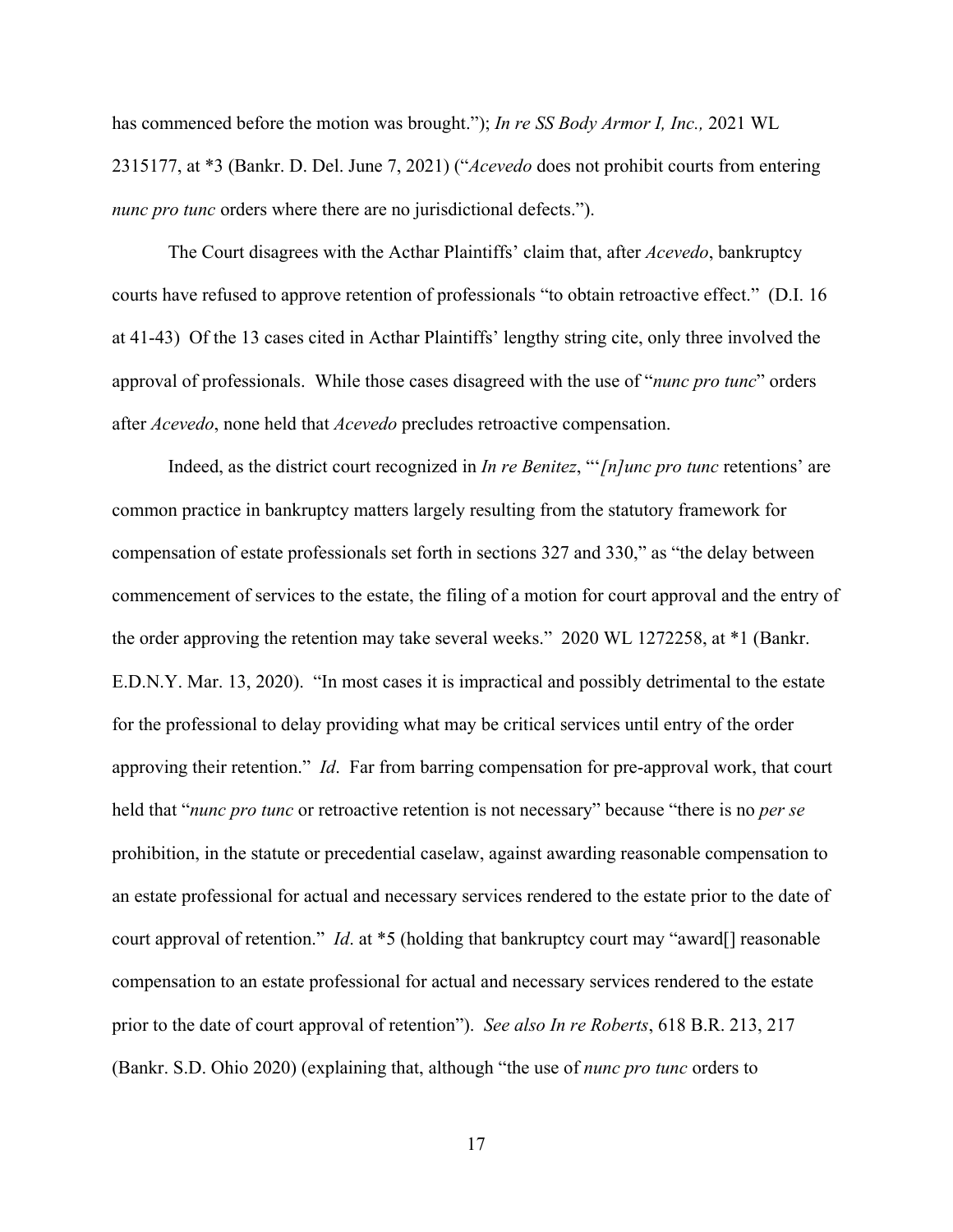retroactively seek employment of professionals is an improper use of the mechanism," that "does not mean that services rendered prior to entry of an order authorizing the employment will be uncompensated," since "applicable bankruptcy statutes and rules laying the foundations for employment and compensation do not require employment to be authorized prior to performance of services"); *In re Grinding Specialists, LLC,* 625 B.R. 6, 15 (Bankr. D.S.C. 2021) (approving employment of counsel "effective as of the date the request to employ was presented to, and could have been acted on, by the Court")

The Honorable Mary F. Walrath has similarly distinguished *Acevedo*, noting: "There are many instances in bankruptcy . . . not only [Bankruptcy] Rule 6003, but many instances where because of the notice requirements the Court is unable to enter an order on no notice and will allow any relief to be *nunc pro tunc* to the filing of the retention application." (D.I. 20, APP1500 (*In re Hertz Corp*., No. 20-11218 (Bankr. D. Del.), 12/28/20 Hr'g Tr. at 61:11-15)) Indeed, with respect to  $\S 327(e)$  in particular, retroactive compensation is not only permissible – it is practically required. "The concept of retroactive compensation is incorporated into the Federal Rules of Bankruptcy Procedure," including "Bankruptcy Rule 6003(a), [under which] an application for employment may not be approved within the first 21 days of a bankruptcy case, absent a need to avoid immediate and irreparable harm." *In re Miller*, 620 B.R. 637, 642 (Bankr. E.D. Cal. 2020); *see also* Del. Bankr. L.R. 2014-1(b) (requiring "at least twenty-one (21) days' notice" before hearing on retention motion). The Acthar Plaintiffs' expansive reading of *Acevedo* as a categorical bar on any retroactive approval of professional services under § 327(e) is in substantial tension with Bankruptcy Rule 6003. *Miller,* 620 B.R. at 642-43 ("Nothing in *Acevedo* suggests the Supreme Court intended to undermine the vitality of Bankruptcy Rule 6003(a).").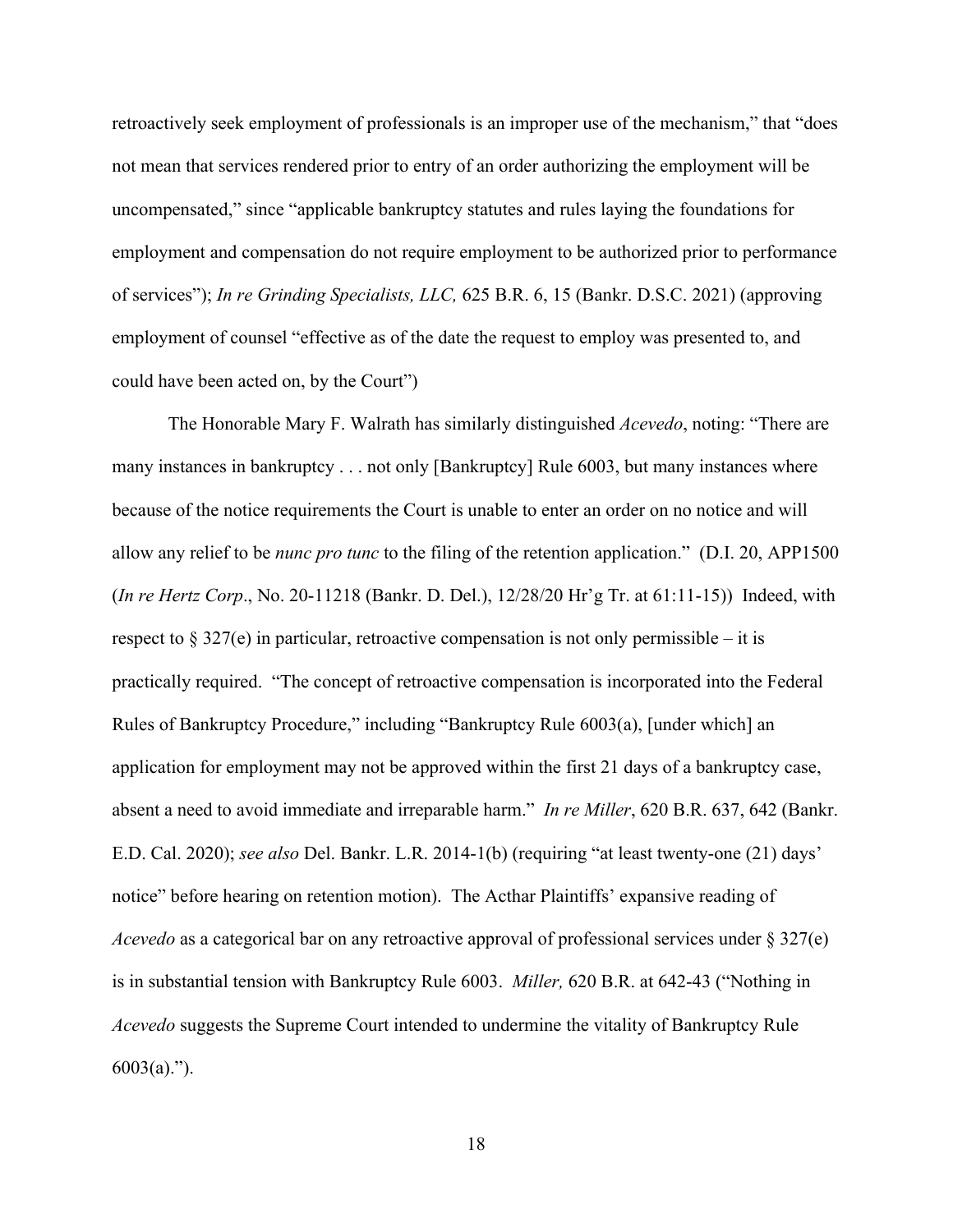# **V. CONCLUSION**

For the foregoing reasons, the OCP Order will be affirmed. An appropriate Order

follows.

 $h^{\text{val}} \cdot \text{V}$ March 28, 2022<br>Wilmington, Delaware Million Branch Contract Exercise UNITED STATES CIRCUIT JUDGE UNITED STATES CIRCUIT JUDGE